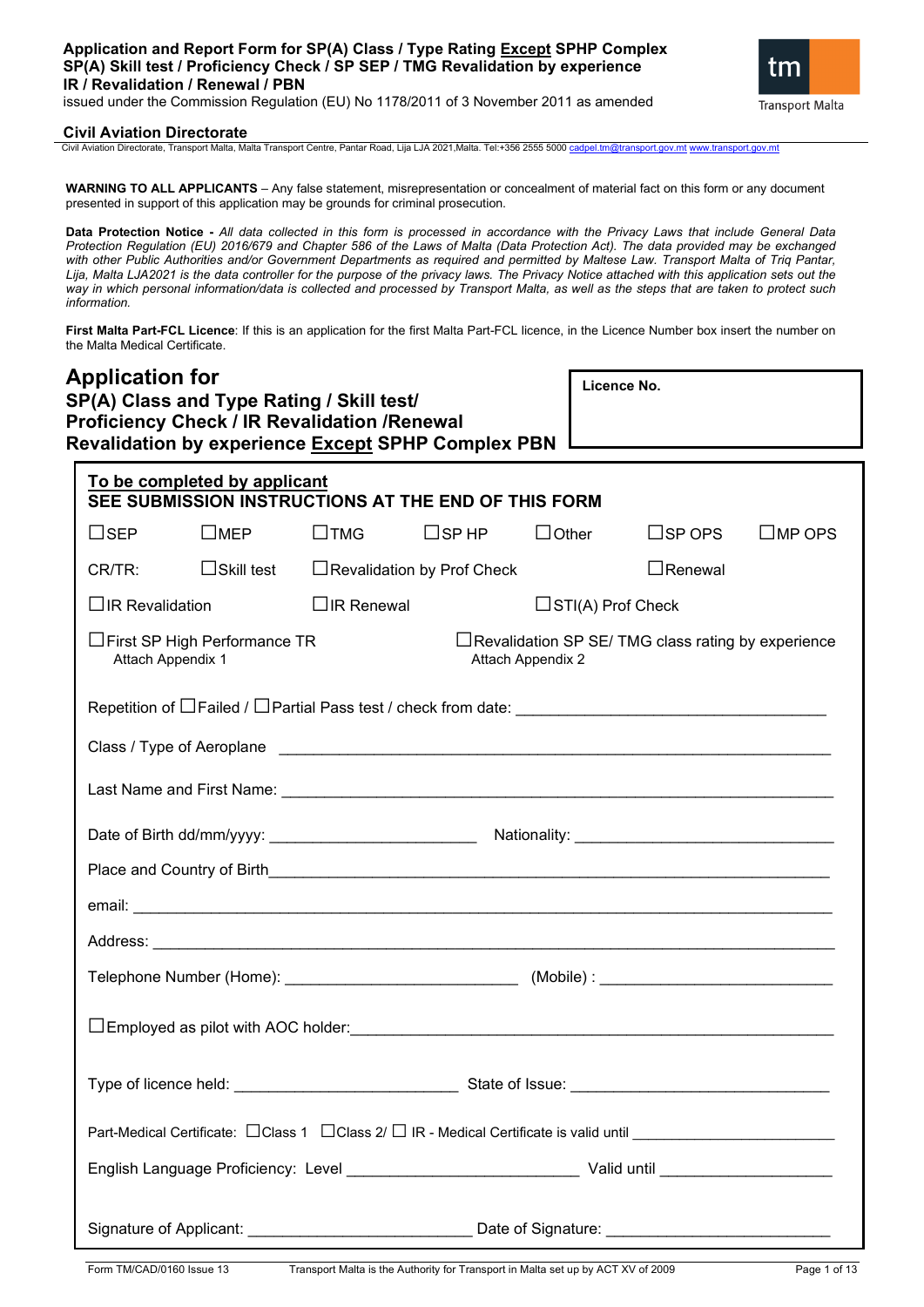| <b>SPA Class and Type Rating / Skill test/</b><br><b>Proficiency Check Report Form</b><br><b>Except SPHP complex / PBN</b>   | Licence No.                                            |
|------------------------------------------------------------------------------------------------------------------------------|--------------------------------------------------------|
| Complete for issue or renewal of expired rating:                                                                             |                                                        |
| To be completed by HT or CFI                                                                                                 |                                                        |
|                                                                                                                              |                                                        |
| $\Box$ Initial CR/TR/TMG                                                                                                     | $\Box$ Renewal of a rating expired on $\Box$<br>(date) |
|                                                                                                                              |                                                        |
| For Issue of Rating                                                                                                          |                                                        |
| <b>Theoretical training</b>                                                                                                  |                                                        |
| Theoretical knowledge Hours:__________________(Minimum 7 hours for SP ME aeroplanes) completed on<br>Date: <u>Date:</u>      |                                                        |
| For SP Multi Engine mark obtained: 30 % (Pass mark 75%)                                                                      |                                                        |
| For Multi Engine CR/TR skill test                                                                                            |                                                        |
| Pilot in command flight experience on aeroplanes Hours: _______________ Minimum 70hours.                                     |                                                        |
| Dual flight instruction in normal condition Hours: Minimum 2hours 30 minutes.                                                |                                                        |
| (engine failure procedure asymmetric flight)                                                                                 |                                                        |
|                                                                                                                              |                                                        |
| For Issue or Renewal of Rating<br>Flight instruction for class/type rating according an approved syllabus completed on date: |                                                        |
| Aeroplane hours: _____________________                                                                                       |                                                        |
|                                                                                                                              |                                                        |
| FTD Flight training device hours: _____________________                                                                      |                                                        |

| The ATO confirms that the candidate has been trained according to the approved syllabus and assures |                      |
|-----------------------------------------------------------------------------------------------------|----------------------|
| the level of proficiency required.                                                                  |                      |
| ATO Name:                                                                                           | Registration number: |

|                       | . .             |                     |
|-----------------------|-----------------|---------------------|
| Name of HT/CFI*:      | Licence number: |                     |
| Location & date:      |                 |                     |
| Signature of HT/CFI*: |                 | *delete accordingly |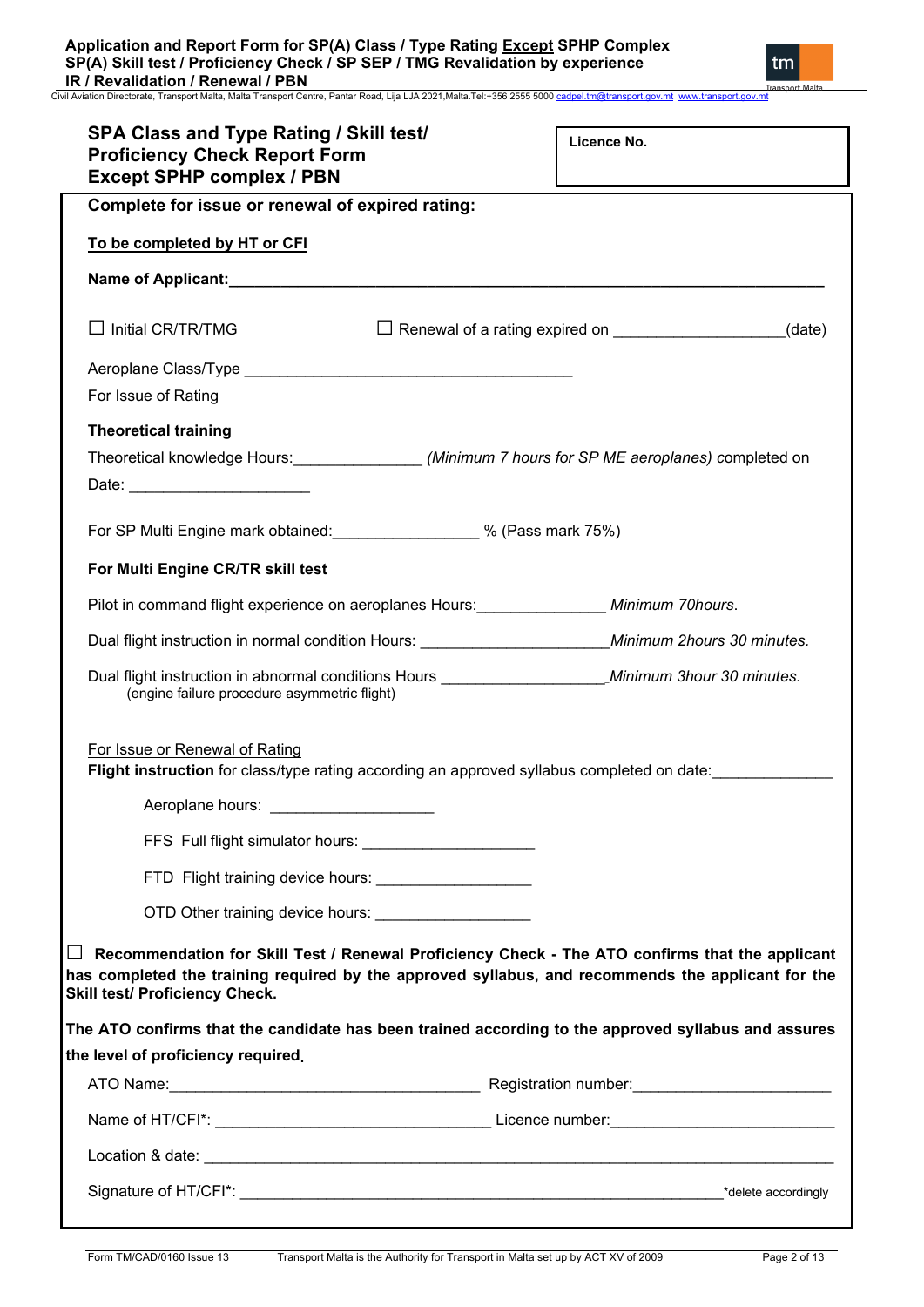# **Application and Report Form for SP(A) Class / Type Rating Except SPHP Complex SP(A) Skill test / Proficiency Check / SP SEP / TMG Revalidation by experience IR / Revalidation / Renewal / PBN**

tm

Civil Aviation Directorate, Transport Malta, Malta Transport Centre, Pantar Road, Lija LJA 2021,Malta.Tel:+356 2555 5000 ca

#### **SP(A) Class and Type Rating Training/Skill test/ Proficiency Check excluding SPHPC Single-pilot Aeroplanes, Except for High performance complex aeroplanes PRACTICAL TRAINING CONSTRAINING SKILL TEST /PROF. CHECK Manoeuvres/Procedures FICE A** Instructor initials when training comple Tested or checked in FSTD or A Examiner initials when test or check completed SECTION 1 1 1.1 **Departure** Preflight including: – documentation; – mass and balance; – weather briefing; and – NOTAM. OTD 1.2 Pre-start checks 1.2.1 External OTD P# P M 1.2.2 Internal OTD P# P M 1.3 Engine starting: Normal **Malfunctions**  $P \rightarrow$   $\rightarrow$   $M$ 1.4 Taxiing  $\begin{array}{|c|c|c|c|c|c|}\n\hline\n1.4 & Taxiing & & & \n\end{array}$ 1.5 Pre-departure checks: Pre-departure checks:<br>
Engine run-up (if applicable)  $\left|\begin{array}{ccc} P \rightarrow \\ \end{array}\right| \rightarrow \left|\begin{array}{ccc} \end{array}\right|$  M 1.6 Take-off procedure: – normal with flight manual flap settings; and – crosswind (if conditions are available)  $\mathsf{P}\rightarrow$   $\qquad$   $\qquad$   $\qquad$  M 1.7 Climbing: – Vx/Vy – turns onto headings; and – level off.  $\mathsf{P}\rightarrow$   $\qquad$   $\qquad$   $\qquad$  M 1.8 ATC liaison – Compliance, R/T procedures P M SECTION 2 2 2.1 **Airwork (VMC)** Straight and level flight at various airspeeds including flight at critically low airspeed with and without flaps (including approach to V Vmca when applicable)  $P \rightarrow$   $\rightarrow$ 2.2 Steep turns (360° left and right at 45° bank)  $\left| P \rightarrow \right|$   $\rightarrow$   $\left| A \right|$ 2.3 Stalls and recovery: (i) Clean stall (ii) Approach to stall in descending turn with bank with approach configuration and power (iii) Approach to stall in landing configuration and power (iv) Approach to stall, climbing turn with take-off flap and climb power (single engine aeroplane only)  $P \rightarrow$ M  $24$ Handling using autopilot and flight director (may be conducted in section 3) if applicable  $P \rightarrow$   $\rightarrow$   $\parallel$   $\rightarrow$   $\parallel$   $\parallel$   $\parallel$   $\parallel$   $\parallel$ 2.5 ATC liaison – Compliance, R/T procedure  $\begin{array}{|c|c|c|c|c|c|c|c|c|} \hline \end{array}$   $\begin{array}{c|c|c|c} \text{A} & \text{B} & \text{C} & \text{A} & \text{B} & \text{B} & \text{B} & \text{B} & \text{C} & \text{A} & \text{B} & \text{B} & \text{B} & \text{B} & \text{B} & \text{B} & \text{B} & \text{B} & \text{B} & \text{B} & \text{B} & \$ SECTION 3 3A 3A.1 **En-route procedures VFR** (see B.5 (c) and (d)) Flight plan, dead reckoning and map reading  $P \rightarrow$   $\rightarrow$ 3A.2 Maintenance of altitude, heading and speed  $\begin{array}{ccc} | & \rightarrow \\ \end{array}$ 3A.3 Orientation, timing and revision of ETAs  $\begin{array}{|c|c|c|c|c|c|c|c|c|}\n\end{array}$   $\rightarrow$ 3A.4 Use of radio navigation aids (if applicable)  $\begin{array}{|c|c|c|c|c|}\n\end{array}$  P  $\rightarrow$ 3A.5 Flight management (flight log, routine **Applicant Full Name and Licence No:**

 $\left\{\begin{array}{c} \text{equation:} \ \text{the class } \text{invariant (light log, volume)} \ \text{the class } \text{invariant (light log, volume)} \end{array}\right\} \Rightarrow$ 

Form TM/CAD/0160 Issue 13 Transport Malta is the Authority for Transport in Malta set up by ACT XV of 2009 Page 3 of 13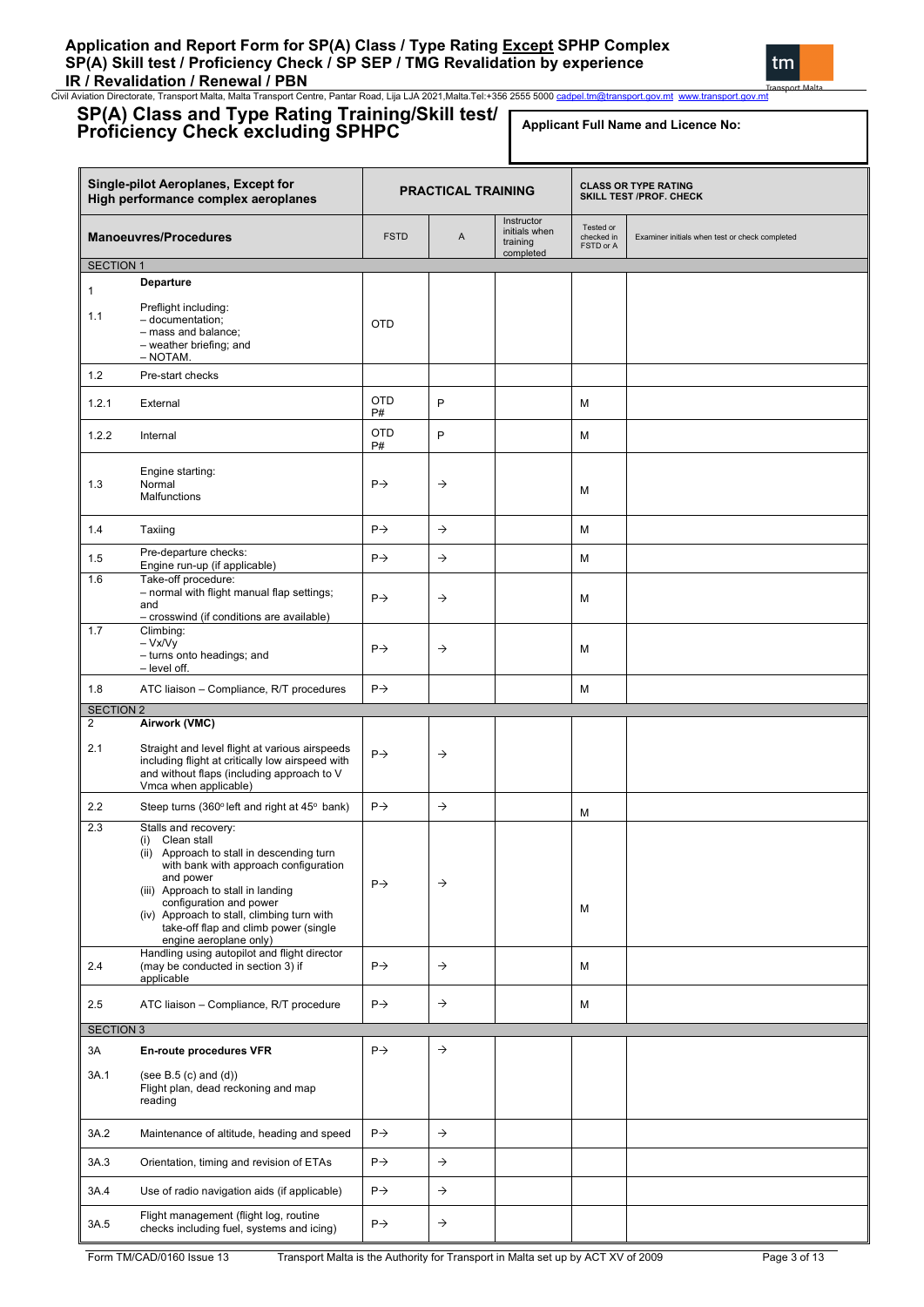# **SPA Class and Type Rating/Training/Skill test/ Proficiency Check excluding SPHPC**

**Applicant Full Name and Licence No:**

|                  | Single-pilot Aeroplanes, Except for<br>High performance complex aeroplanes                                                                                                                   | <b>PRACTICAL TRAINING</b> |               |                                                      | <b>CLASS OR TYPE RATING</b><br><b>SKILL TEST /PROF. CHECK</b> |                                                |
|------------------|----------------------------------------------------------------------------------------------------------------------------------------------------------------------------------------------|---------------------------|---------------|------------------------------------------------------|---------------------------------------------------------------|------------------------------------------------|
|                  | <b>Manoeuvres/Procedures</b>                                                                                                                                                                 | <b>FSTD</b>               | A             | Instructor<br>initials when<br>training<br>completed | Tested or<br>checked in<br>FSTD or A                          | Examiner initials when test or check completed |
| 3A.6             | ATC liaison - Compliance, R/T procedure                                                                                                                                                      | $P \rightarrow$           | $\rightarrow$ |                                                      |                                                               |                                                |
| 3B               | Instrument flight                                                                                                                                                                            | $P \rightarrow$           | $\rightarrow$ |                                                      |                                                               |                                                |
| 3B.1*            | Departure IFR                                                                                                                                                                                |                           |               |                                                      | м                                                             |                                                |
| $3B.2*$          | En-route IFR                                                                                                                                                                                 | $P \rightarrow$           | $\rightarrow$ |                                                      | M                                                             |                                                |
| $3B.3*$          | Holding procedures                                                                                                                                                                           | $P \rightarrow$           | $\rightarrow$ |                                                      | M                                                             |                                                |
| 3B.4*            | 3D operations to DH/A of 200 feet (60 m) or<br>to higher minima if required by the approach<br>procedure (autopilot may be used to the<br>final approach segment vertical path<br>intercept) | $P\rightarrow$            | $\rightarrow$ |                                                      | M                                                             |                                                |
| $3B.5*$          | 2D operations to minimum descent<br>height/altitude (MDH/A)                                                                                                                                  | $P \rightarrow$           | $\rightarrow$ |                                                      | M                                                             |                                                |
| 3B.6*            | Flight exercises including simulated failure<br>of the compass and attitude indicator:                                                                                                       |                           |               |                                                      |                                                               |                                                |
|                  | - rate 1 turns; and<br>- recoveries from unusual attitudes.                                                                                                                                  | $P \rightarrow$           | $\rightarrow$ |                                                      | M                                                             |                                                |
| $3B.7*$          | Failure of localiser or glideslope                                                                                                                                                           | $P \rightarrow$           | $\rightarrow$ |                                                      |                                                               |                                                |
| 3B.8*            | ATC liaison - Compliance, R/T procedure                                                                                                                                                      | $P \rightarrow$           | $\rightarrow$ |                                                      | М                                                             |                                                |
| <b>SECTION 4</b> | Intentionally left blank                                                                                                                                                                     |                           |               |                                                      |                                                               |                                                |
| 4.               | Arrival and landings                                                                                                                                                                         |                           |               |                                                      |                                                               |                                                |
| 4.1              | Aerodrome arrival procedure                                                                                                                                                                  | $P \rightarrow$           | $\rightarrow$ |                                                      | М                                                             |                                                |
| 4.2              | Normal landing                                                                                                                                                                               | $P \rightarrow$           | $\rightarrow$ |                                                      | м                                                             |                                                |
| 4.3              | Flapless landing                                                                                                                                                                             | $P \rightarrow$           | $\rightarrow$ |                                                      | м                                                             |                                                |
| 4.4              | Crosswind landing (if suitable conditions)                                                                                                                                                   | $P \rightarrow$           | $\rightarrow$ |                                                      |                                                               |                                                |
| 4.5              | Approach and landing with idle power from<br>up to 2 000' above the runway (single-<br>engine aeroplane only)                                                                                | $P \rightarrow$           | $\rightarrow$ |                                                      |                                                               |                                                |
| 4.6              | Go-around form minimum height                                                                                                                                                                | $P\rightarrow$            | $\rightarrow$ |                                                      | м                                                             |                                                |
| 4.7              | Night go-around and landing (if applicable)                                                                                                                                                  | $P \rightarrow$           | $\rightarrow$ |                                                      |                                                               |                                                |
| 4.8              | ATC liaison - Compliance, R/T procedure                                                                                                                                                      | $P \rightarrow$           | $\rightarrow$ |                                                      | M                                                             |                                                |
| <b>SECTION 5</b> |                                                                                                                                                                                              |                           |               |                                                      |                                                               |                                                |
| 5                | Abnormal and emergency procedures<br>(This section may be combined with<br>sections 1 through 4)                                                                                             |                           |               |                                                      |                                                               |                                                |
| 5.1              | Rejected take-off at a reasonable speed                                                                                                                                                      | $P \rightarrow$           | $\rightarrow$ |                                                      | м                                                             |                                                |
| 5.2              | Simulated engine failure after take-off<br>(single-engine aeroplanes only)                                                                                                                   |                           | P             |                                                      | м                                                             |                                                |
| 5.3              | Simulated forced landing without power<br>(single-engine aeroplanes only)                                                                                                                    |                           | P             |                                                      | М                                                             |                                                |
| 5.4              | Simulated emergencies:<br>fire or smoke in flight;<br>(i)<br>(ii) systems' malfunctions as<br>appropriate                                                                                    | $P \rightarrow$           | $\rightarrow$ |                                                      |                                                               |                                                |
| 5.5              | ME aeroplanes and TMG training only:<br>engine shutdown and restart (at a safe<br>altitude if performed in the aircraft)                                                                     | $P \rightarrow$           | $\rightarrow$ |                                                      |                                                               |                                                |
| 5.6              | ATC liaison - Compliance, R/T procedure                                                                                                                                                      |                           |               |                                                      |                                                               |                                                |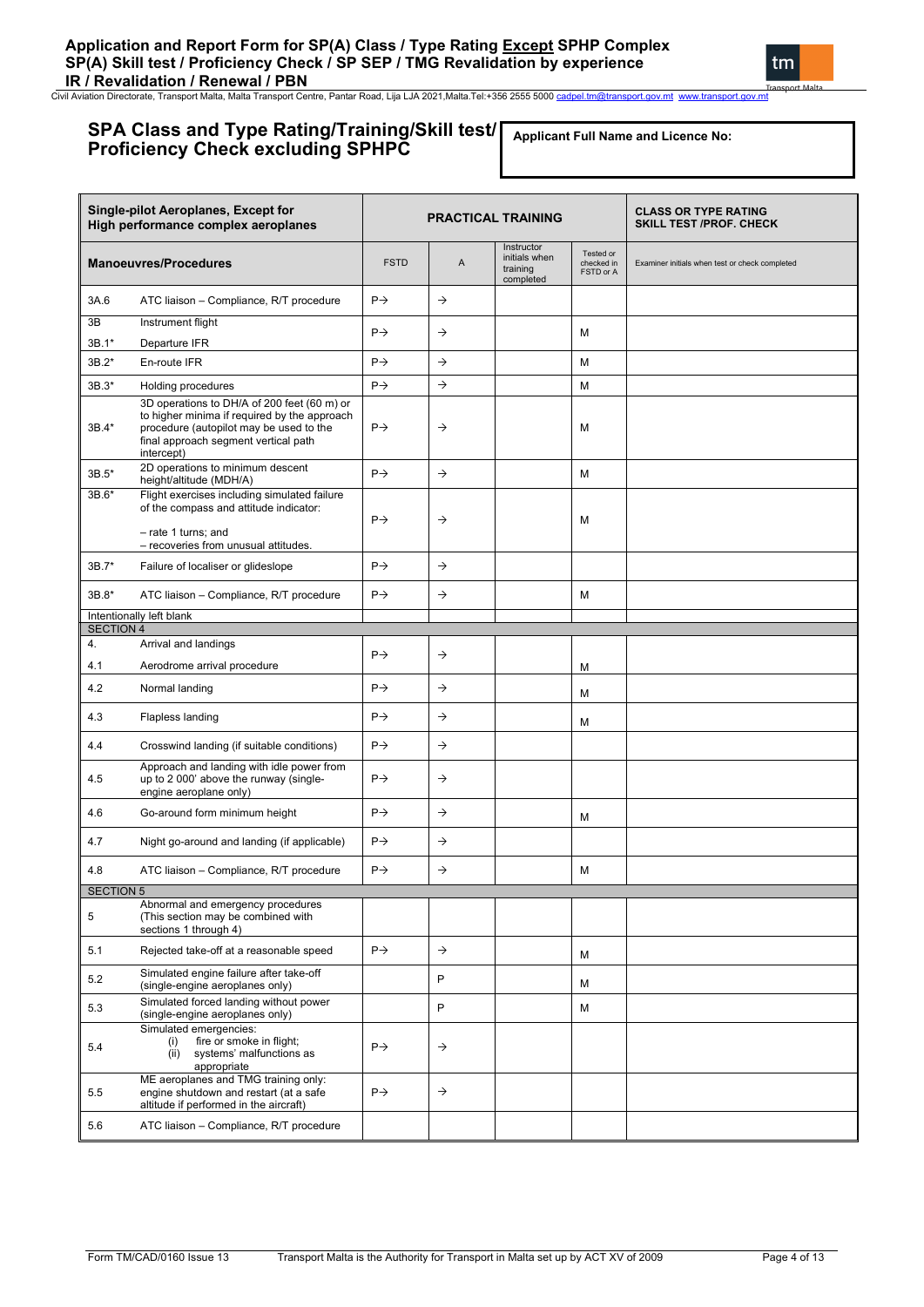# **SPA Class and Type Rating/Training/Skill test/ Proficiency Check excluding SPHPC**

**Applicant Full Name and Licence No:**

|                  | <b>Single-pilot Aeroplanes, Except for</b><br>High performance complex aeroplanes                                                                                                                                                                                                                                                                                                                                                 |                 |                                                                        | <b>PRACTICAL</b><br><b>TRAINING</b>                  |                                      | <b>CLASS OR TYPE RATING</b><br><b>SKILL TEST /PROF. CHECK</b> |
|------------------|-----------------------------------------------------------------------------------------------------------------------------------------------------------------------------------------------------------------------------------------------------------------------------------------------------------------------------------------------------------------------------------------------------------------------------------|-----------------|------------------------------------------------------------------------|------------------------------------------------------|--------------------------------------|---------------------------------------------------------------|
|                  | <b>Manoeuvres/Procedures</b>                                                                                                                                                                                                                                                                                                                                                                                                      | <b>FSTD</b>     | A                                                                      | Instructor<br>initials when<br>training<br>completed | Tested or<br>checked in<br>FSTD or A | Examiner initials when test or check completed                |
| <b>SECTION 6</b> |                                                                                                                                                                                                                                                                                                                                                                                                                                   |                 |                                                                        |                                                      |                                      |                                                               |
| 6<br>$6.1*$      | Simulated asymmetric flight<br>(This section may be combined with<br>sections 1 through 5)<br>Simulated engine failure during take-off (at a<br>safe altitude unless carried out in FFS or<br>FNPT II)                                                                                                                                                                                                                            | $P \rightarrow$ | $\rightarrow$ X                                                        |                                                      | M                                    |                                                               |
| $6.2*$           | Asymmetric approach and go-around                                                                                                                                                                                                                                                                                                                                                                                                 | $P \rightarrow$ | $\rightarrow$                                                          |                                                      | M                                    |                                                               |
| $6.3*$           | Asymmetric approach and full stop landing                                                                                                                                                                                                                                                                                                                                                                                         | $P \rightarrow$ | $\rightarrow$                                                          |                                                      | M                                    |                                                               |
| 6.4              | ATC liaison - Compliance, R/T procedure                                                                                                                                                                                                                                                                                                                                                                                           | $P \rightarrow$ | $\rightarrow$                                                          |                                                      | M                                    |                                                               |
| <b>SECTION 7</b> |                                                                                                                                                                                                                                                                                                                                                                                                                                   |                 |                                                                        |                                                      |                                      |                                                               |
| 7                | <b>UPRT</b>                                                                                                                                                                                                                                                                                                                                                                                                                       |                 |                                                                        |                                                      |                                      |                                                               |
| 7.1<br>7.1.1     | Flight manoeuvres and procedures<br>Manual flight with and without flight directors<br>(no autopilot, no autothrust/autothrottle, and<br>at different control laws, where applicable)                                                                                                                                                                                                                                             | $P \rightarrow$ | $\rightarrow$                                                          |                                                      |                                      |                                                               |
| 7.1.1.1          | At different speeds (including slow flight)<br>and altitudes within the FSTD training<br>envelope.                                                                                                                                                                                                                                                                                                                                | $P \rightarrow$ | $\rightarrow$                                                          |                                                      |                                      |                                                               |
| 7.1.1.2          | Steep turns using 45° bank, 180° to 360° left<br>and right                                                                                                                                                                                                                                                                                                                                                                        | $P \rightarrow$ | $\rightarrow$                                                          |                                                      |                                      |                                                               |
| 7.1.1.3          | Turns with and without spoilers                                                                                                                                                                                                                                                                                                                                                                                                   | $P \rightarrow$ | $\rightarrow$                                                          |                                                      |                                      |                                                               |
| 7.1.1.4          | Procedural instrument flying and<br>manoeuvring including instrument departure<br>and arrival, and visual approach                                                                                                                                                                                                                                                                                                                | $P \rightarrow$ | $\rightarrow$                                                          |                                                      |                                      |                                                               |
| 7.2<br>7.2.1     | Upset recovery training<br>Recovery from stall events in:<br>- take-off configuration;<br>- clean configuration at low altitude;<br>- clean configuration near maximum<br>operating altitude; and<br>- landing configuration                                                                                                                                                                                                      | $P \rightarrow$ | $\rightarrow$                                                          |                                                      |                                      |                                                               |
| 7.2.2            | The following upset exercises:<br>- recovery from nose-high at various bank<br>angles: and<br>- recovery from nose-low at various bank<br>angles.                                                                                                                                                                                                                                                                                 | P               | X<br>An aero-<br>plane<br>shall not<br>be used<br>for this<br>exercise |                                                      |                                      |                                                               |
| 7.3              | Go-around with all engines operating* from<br>various stages during an instrument<br>approach                                                                                                                                                                                                                                                                                                                                     | $P \rightarrow$ | $\rightarrow$                                                          |                                                      |                                      |                                                               |
| 7.4              | Rejected landing with all engines operating:<br>- from various heights below DH/MDH 15 m<br>(50 ft) above the runway threshold<br>- after touchdown (baulked landing)<br>- In aeroplanes which are not certificated as<br>transport category aeroplanes (JAR/FAR<br>25) or as commuter category aeroplanes<br>(SFAR 23), the rejected landing with all<br>engines operating shall be initiated below<br>MDH/A or after touchdown. | $P \rightarrow$ | $\rightarrow$                                                          |                                                      |                                      |                                                               |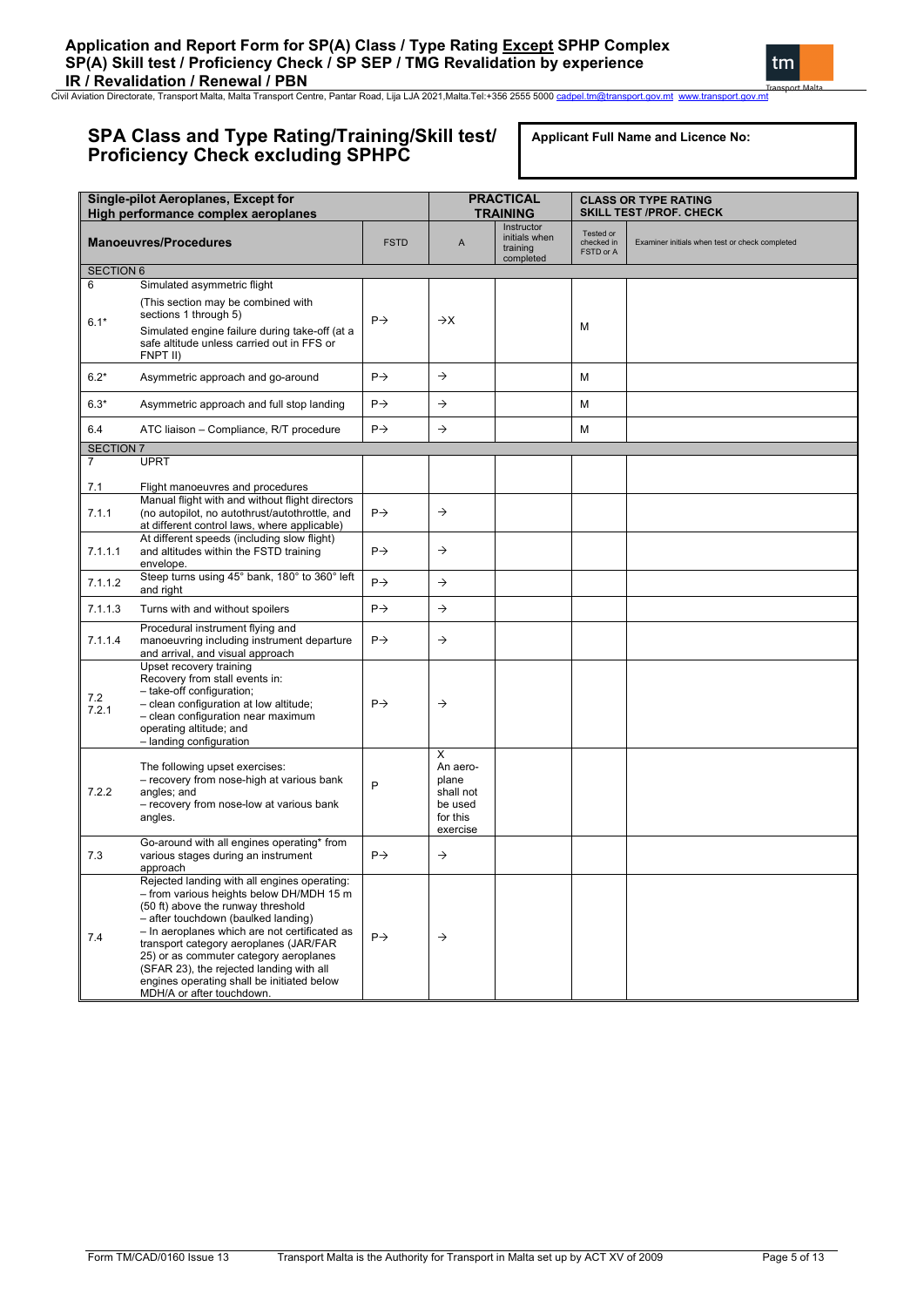| To be Completed by the Examiner<br>Details of Check |                                                                                                        |                                                                                                                                                                                                                                                                                                                                                                                                                                                                                                                                                                                                                                                                                                                                                                                                                                                                                                                                                                                                                                                                                                                                                                                                                                                                                                                                                  |
|-----------------------------------------------------|--------------------------------------------------------------------------------------------------------|--------------------------------------------------------------------------------------------------------------------------------------------------------------------------------------------------------------------------------------------------------------------------------------------------------------------------------------------------------------------------------------------------------------------------------------------------------------------------------------------------------------------------------------------------------------------------------------------------------------------------------------------------------------------------------------------------------------------------------------------------------------------------------------------------------------------------------------------------------------------------------------------------------------------------------------------------------------------------------------------------------------------------------------------------------------------------------------------------------------------------------------------------------------------------------------------------------------------------------------------------------------------------------------------------------------------------------------------------|
| $\Box$ Skill Test                                   | $\Box$ Proficiency Check                                                                               | $\Box$ CR/TR/TMG                                                                                                                                                                                                                                                                                                                                                                                                                                                                                                                                                                                                                                                                                                                                                                                                                                                                                                                                                                                                                                                                                                                                                                                                                                                                                                                                 |
| $\Box$ SP/HP(A)                                     | $\Box$ CR/TR Revalidation                                                                              | $\Box$ CR/TR Renewal                                                                                                                                                                                                                                                                                                                                                                                                                                                                                                                                                                                                                                                                                                                                                                                                                                                                                                                                                                                                                                                                                                                                                                                                                                                                                                                             |
| $\Box$ IR Revalidation                              | $\Box$ IR Renewal                                                                                      | $\Box$ Multi Pilot Operations                                                                                                                                                                                                                                                                                                                                                                                                                                                                                                                                                                                                                                                                                                                                                                                                                                                                                                                                                                                                                                                                                                                                                                                                                                                                                                                    |
| Aeroplane:                                          |                                                                                                        |                                                                                                                                                                                                                                                                                                                                                                                                                                                                                                                                                                                                                                                                                                                                                                                                                                                                                                                                                                                                                                                                                                                                                                                                                                                                                                                                                  |
|                                                     |                                                                                                        |                                                                                                                                                                                                                                                                                                                                                                                                                                                                                                                                                                                                                                                                                                                                                                                                                                                                                                                                                                                                                                                                                                                                                                                                                                                                                                                                                  |
|                                                     |                                                                                                        |                                                                                                                                                                                                                                                                                                                                                                                                                                                                                                                                                                                                                                                                                                                                                                                                                                                                                                                                                                                                                                                                                                                                                                                                                                                                                                                                                  |
|                                                     |                                                                                                        |                                                                                                                                                                                                                                                                                                                                                                                                                                                                                                                                                                                                                                                                                                                                                                                                                                                                                                                                                                                                                                                                                                                                                                                                                                                                                                                                                  |
|                                                     |                                                                                                        | Blocks Off __________________________Blocks-on__________________________Block time: __________________________                                                                                                                                                                                                                                                                                                                                                                                                                                                                                                                                                                                                                                                                                                                                                                                                                                                                                                                                                                                                                                                                                                                                                                                                                                   |
| <b>PASS*</b><br>IR.                                 | <b>FAIL*</b><br><b>PARTIAL PASS*</b><br>Revalidation/Renewal (CAD authorisation required for renewal): | Signature of Applicant: __________________________<br>$\square$ PBN APCH<br>Revalidation New Expiry date: Type _____________________________New date: IR _______________________                                                                                                                                                                                                                                                                                                                                                                                                                                                                                                                                                                                                                                                                                                                                                                                                                                                                                                                                                                                                                                                                                                                                                                 |
| <b>Examiner Remarks:</b>                            |                                                                                                        |                                                                                                                                                                                                                                                                                                                                                                                                                                                                                                                                                                                                                                                                                                                                                                                                                                                                                                                                                                                                                                                                                                                                                                                                                                                                                                                                                  |
| and $(b)$ .                                         | Revalidation TR & MEP only: $\Box$ 10 route sectors or<br>$\Box$ one flight with examiner accomplished |                                                                                                                                                                                                                                                                                                                                                                                                                                                                                                                                                                                                                                                                                                                                                                                                                                                                                                                                                                                                                                                                                                                                                                                                                                                                                                                                                  |
|                                                     |                                                                                                        |                                                                                                                                                                                                                                                                                                                                                                                                                                                                                                                                                                                                                                                                                                                                                                                                                                                                                                                                                                                                                                                                                                                                                                                                                                                                                                                                                  |
|                                                     |                                                                                                        | The requirements of EU Regulation 1178/2011 Article 4(a) paragraph 2 (a) and (b) are deemed to have been fulfilled.<br>The competent authority through the examiner considers that the competence acquired through previous training and<br>familiarity with PBN operations is equivalent to competence acquired through the courses referred to in paragraph 2 (a)<br>Last and First Name of Examiner: _______________________ Examiner Certificate number: ______________<br>I hereby declare that I have established communication with the applicant without language barriers. I made the applicant<br>aware of the consequences of providing incomplete, inaccurate or false information. I verified that the applicant complies<br>with the qualification, training and experience requirements in Part FCL. I confirm that all required manoeuvres and<br>exercises have been completed, as well as the verbal theoretical examination, where applicable and in compliance with<br>the provision of FCL.1005, FCL.1015(c) and FCL.1030. I also declare that I have reviewed and applied the national<br>procedures and requirements of the applicant's competent authority contained in version (insert document version as<br>Last and First Name of Examiner: __________________________Examiner Certificate number: _________________ |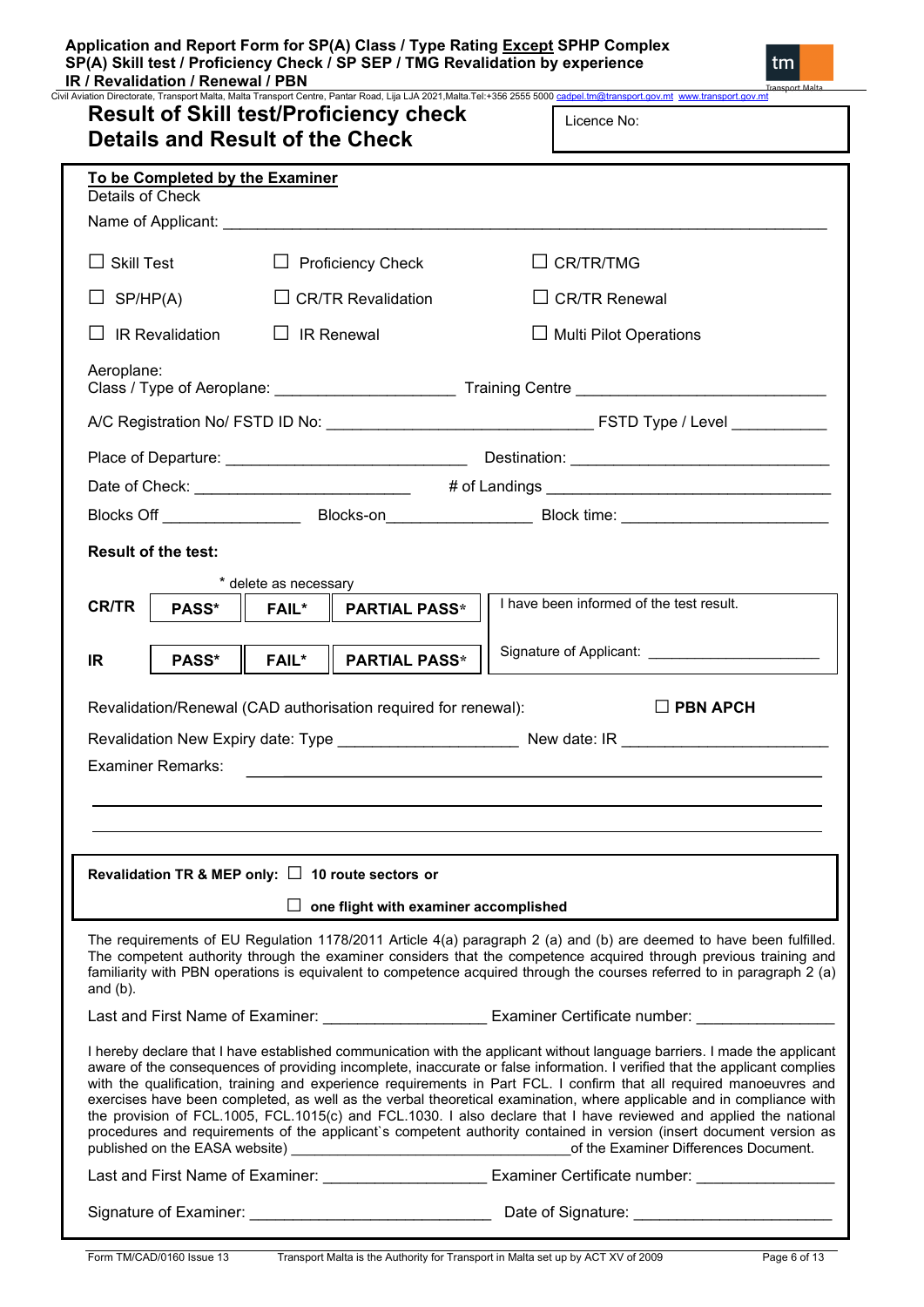Civil Aviation Directorate, Transport Malta, Malta Transport Centre, Pantar Road, Lija LJA 2021,Malta.Tel:+356 2555 5000 **A. General** 

1. Applicants for a skill test shall have received instruction in the same class or type of aircraft to be used in the test.

The training for MPA and PL type ratings shall be conducted in an FFS or in a combination of FSTD(s) and FFS. The skill test or proficiency check for MPA and PL type ratings and the issue of an ATPL and an MPL, shall be conducted in an FFS, if available.

The training, skill test or proficiency check for class or type ratings for SPA and helicopters shall be conducted in:

- (a) an available and accessible FFS, or
- (b) a combination of FSTD(s) and the aircraft if an FFS is not available or accessible; or
- (c) the aircraft if no FSTD is available or accessible.

If FSTDs are used during training, testing or checking, the suitability of the FSTDs used shall be verified against the applicable 'Table of functions and subjective tests' and the applicable 'Table of FSTD validation tests' contained in the primary reference document applicable for the device used. All restrictions and limitations indicated on the device's qualification certificate shall be considered.

2. Failure to achieve a pass in all sections of the test in two attempts will require further training.

3. There is no limit to the number of skill tests that may be attempted.

## **CONTENT OF THE TRAINING, SKILL TEST/PROFICIENCY CHECK**

4. Unless otherwise determined in the operational suitability data established in accordance with Annex I (Part-21) to Regulation (EU) No 748/2012 (OSD), the syllabus of flight instruction, the skill test and the proficiency check shall comply with this Appendix. The syllabus, skill test and proficiency check may be reduced to give credit for previous experience on similar aircraft types, as determined in the OSD.

5. Except in the case of skill tests for the issue of an ATPL, when so defined in the OSD for the specific aircraft, credit may be given for skill test items common to other types or variants where the pilots are qualified.

## **CONDUCT OF THE TEST/CHECK**

6. The examiner may choose between different skill test or proficiency check scenarios containing simulated relevant operations. Full-flight simulators and other training devices shall be used, as established in this Annex (Part-FCL).

7. During the proficiency check, the examiner shall verify that holders of the class or type rating maintain an adequate level of theoretical knowledge.

8. Should applicants choose to terminate a skill test for reasons considered inadequate by the examiner, they shall retake the entire skill test. If the test is terminated for reasons considered adequate by the examiner, only those sections not completed shall be tested in a further flight.

9. At the discretion of the examiner, any manoeuvre or procedure of the test may be repeated once by the applicants. The examiner may stop the test at any stage if it is considered that the applicants' demonstration of flying skill requires a complete retest.

10. Applicants shall be required to fly the aircraft from a position where the PIC or co-pilot functions, as relevant, can be performed. Under single-pilot conditions, the test shall be performed as if there was no other crew member present.

11. During preflight preparation for the test, applicants are required to determine power settings and speeds. Applicants shall indicate to the examiner the checks and duties carried out, including the identification of radio facilities. Checks shall be completed in accordance with the checklist for the aircraft on which the test is being taken and, if applicable, with the MCC concept. Performance data for take-off, approach and landing shall be calculated by applicants in compliance with the operations manual or flight manual for the aircraft used. Decision heights/altitudes, minimum descent heights/altitudes and missed approach point shall be agreed upon with the examiner.

12. The examiner shall take no part in the operation of the aircraft except where intervention is necessary in the interests of safety or to avoid unacceptable delay to other traffic.

## **SPECIFIC REQUIREMENTS FOR THE SKILL TEST/PROFICIENCY CHECK FOR SINGLE-PILOT AEROPLANE TYPE RATINGS, WHEN OPERATED IN MULTI-PILOT OPERATIONS**

13. The skill test for a multi-pilot aircraft or a single-pilot aircraft when operated in multi-pilot operations shall be performed in a multi-crew environment. Another applicant or another type rated qualified pilot may function as the second pilot. If an aircraft is used, the second pilot shall be the examiner or an instructor.

14. The applicant shall operate as PF during all sections of the skill test, except for abnormal and emergency procedures, which may be conducted as PF or PNF in accordance with MCC. The applicant for the initial issue of a multi-pilot aircraft type rating or ATPL shall also demonstrate the ability to act as PNF. The applicant may choose either the left hand or the right hand seat for the skill test if all items can be executed from the selected seat.

15. The following matters shall be specifically checked by the examiner for applicants for multi-pilot operations in a single-pilot aeroplane extending to the duties of a PIC, irrespective of whether the applicant acts as PF or PNF:

- 
- (a) management of crew cooperation;<br>(b) maintaining a general survey of the maintaining a general survey of the aircraft operation by appropriate supervision; and
- (c) setting priorities and making decisions in accordance with safety aspects and relevant rules and regulations appropriate to the operational situation, including emergencies.

16. The test/check should be accomplished under IFR, if the IR rating is included, and as far as possible be accomplished in a simulated commercial air transport environment. An essential element to be checked is the ability to plan and conduct the flight from routine briefing material.

17. When the type rating course has included less than 2 hours flight training on the aircraft, the skill test may be conducted in an FFS and may be completed before the flight training on the aircraft. In that case, a certificate of completion of the type rating course including the flight training on the aircraft shall be forwarded to the competent authority before the new type rating is entered in the applicant's licence.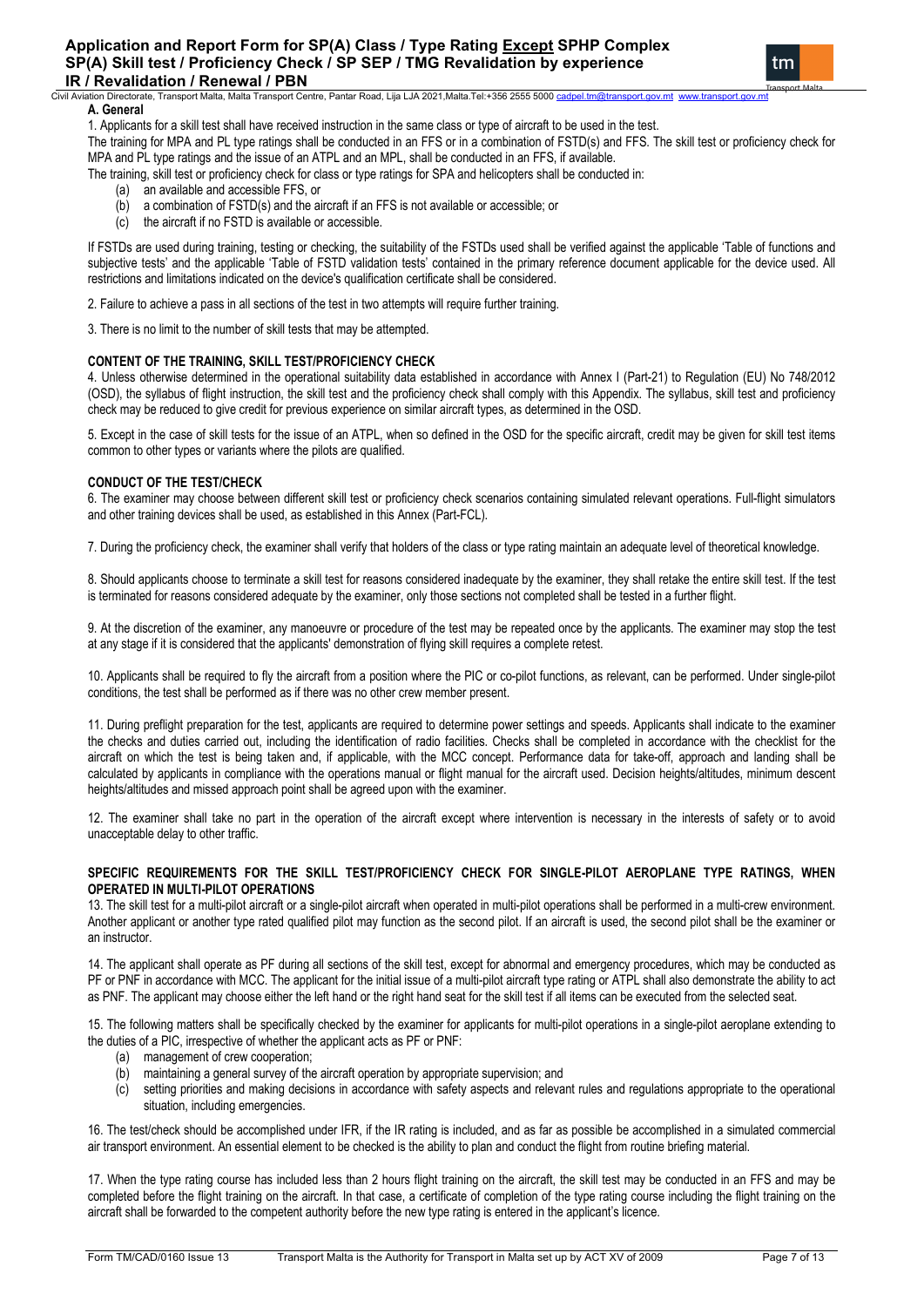.<br>ation Directorate, Transport Malta, Malta Transport Centre, Pantar Road, Lija LJA 2021,Malta.Tel:+356 2555 5000 **B. Specific requirements for the aeroplane category** 

## PASS MARKS

In the case of single-pilot aeroplanes, with the exception of single-pilot high-performance complex aeroplanes, applicants shall pass all sections of the skill test or proficiency check. Failure in any item of a section will cause applicants to fail the entire section. If they fail only one section, they shall repeat only that section. Failure in more than one section will require applicants to repeat the entire test or check. Failure in any section in the case of a retest or recheck, including those sections that have been passed on a previous attempt, will require applicants to repeat the entire test or check again. For single-pilot multi-engine aeroplanes, Section 6 of the relevant test or check, addressing asymmetric flight, shall be passed.

# **FLIGHT TEST TOLERANCE**

The applicant shall demonstrate the ability to:

- (a) operate the aeroplane within its limitations;
- (b) complete all manoeuvres with smoothness and accuracy;<br>(c) exercise good judgement and airmanship;
- exercise good judgement and airmanship;
- (d) apply aeronautical knowledge;
- (e) maintain control of the aeroplane at all times in such a manner that the successful outcome of a procedure or manoeuvre is always assured;<br>(f) understand and apply crew coordination and incapacitation procedures, if a
- understand and apply crew coordination and incapacitation procedures, if applicable; and
- (g) communicate effectively with the other crew members, if applicable.

The following limits shall apply, corrected to make allowance for turbulent conditions and the handling qualities and performance of the aeroplane used:

|              | Generally                                           | $± 100$ feet            |                 | on radio aids                                                        | $± 5^\circ$                                                                                                                    |  |
|--------------|-----------------------------------------------------|-------------------------|-----------------|----------------------------------------------------------------------|--------------------------------------------------------------------------------------------------------------------------------|--|
| Height       | Starting<br>at<br>go-around<br>a<br>decision height | $+50$ feet/ $-0$ feet   |                 | For "angular" deviations                                             | half scale deflection, azimuth<br>and glide path (e.g. LPV, ILS,<br>MLS, GLS)                                                  |  |
|              | <b>Minimum</b><br>descent<br>height/altitude        | $+50$ feet/ $-0$ feet   |                 |                                                                      |                                                                                                                                |  |
|              | all engines operating                               | $± 5^\circ$             | <b>Tracking</b> | 2D (LNAV) and 3D<br>(LNAV/VNAV) "linear"                             | Cross track error/deviation<br>shall normally be limited to $\pm$<br>1/2 the RNP value associated<br>with the procedure. Brief |  |
| Heading      | with simulated engine failure                       | $± 10^{\circ}$          |                 | deviations                                                           | deviations from this standard<br>up to a maximum of 1 time the<br>RNP value are allowable.                                     |  |
|              |                                                     |                         |                 |                                                                      | not more than $-75$ feet below                                                                                                 |  |
| <b>Speed</b> | all engines operating                               | $± 5$ knots             |                 | 3D linear vertical<br>deviations (e.g. RNP<br>APCH (LNAV/VNAV) using | the vertical profile at any time,<br>and not more than + 75 feet<br>above the vertical profile at or                           |  |
|              | with simulated engine failure                       | $+10$ knots/ $-5$ knots |                 | BaroVNAV)                                                            | below 1 000 feet above<br>aerodrome level                                                                                      |  |

# **CONTENT OF THE TRAINING/SKILL TEST/PROFICIENCY CHECK**

5. Single-pilot aeroplanes, except for high performance complex aeroplanes (a) The following symbols mean:<br>P

- P = Trained as PIC or co-pilot and as PF and PM<br>OTD = Other training devices may be used for this ex-
- Other training devices may be used for this exercise
- $X =$  An FFS shall be used for this exercise; otherwise, an aeroplane shall be used if appropriate for the manoeuvre or procedure  $P\#$ The training shall be complemented by supervised aeroplane inspection

(b) The practical training shall be conducted at least at the training equipment level shown as (P), or may be conducted on any higher level of equipment shown by the arrow (---->).

The following abbreviations are used to indicate the training equipment used:

- $A =$  aeroplane<br>FFS = full-flight si
- FFS = full-flight simulator<br>FSTD = flight simulation tra
- $=$  flight simulation training device

(c) The starred (\*) items of Section 3B and, for multi-engine, Section 6, shall be flown solely by reference to instruments if revalidation/renewal of an IR is included in the skill test or proficiency check. If the starred (\*) items are not flown solely by reference to instruments during the skill test or proficiency check, and when there is no crediting of IR privileges, the class or type rating will be restricted to VFR only.

(d) Section 3A shall be completed to revalidate a type or multi-engine class rating, VFR only, where the required experience of 10 route sectors within the previous 12 months has not been completed. Section 3A is not required if Section 3B is completed.

(e) Where the letter 'M' appears in the skill test or proficiency check column, this will indicate a mandatory exercise or a choice where more than one exercise appears.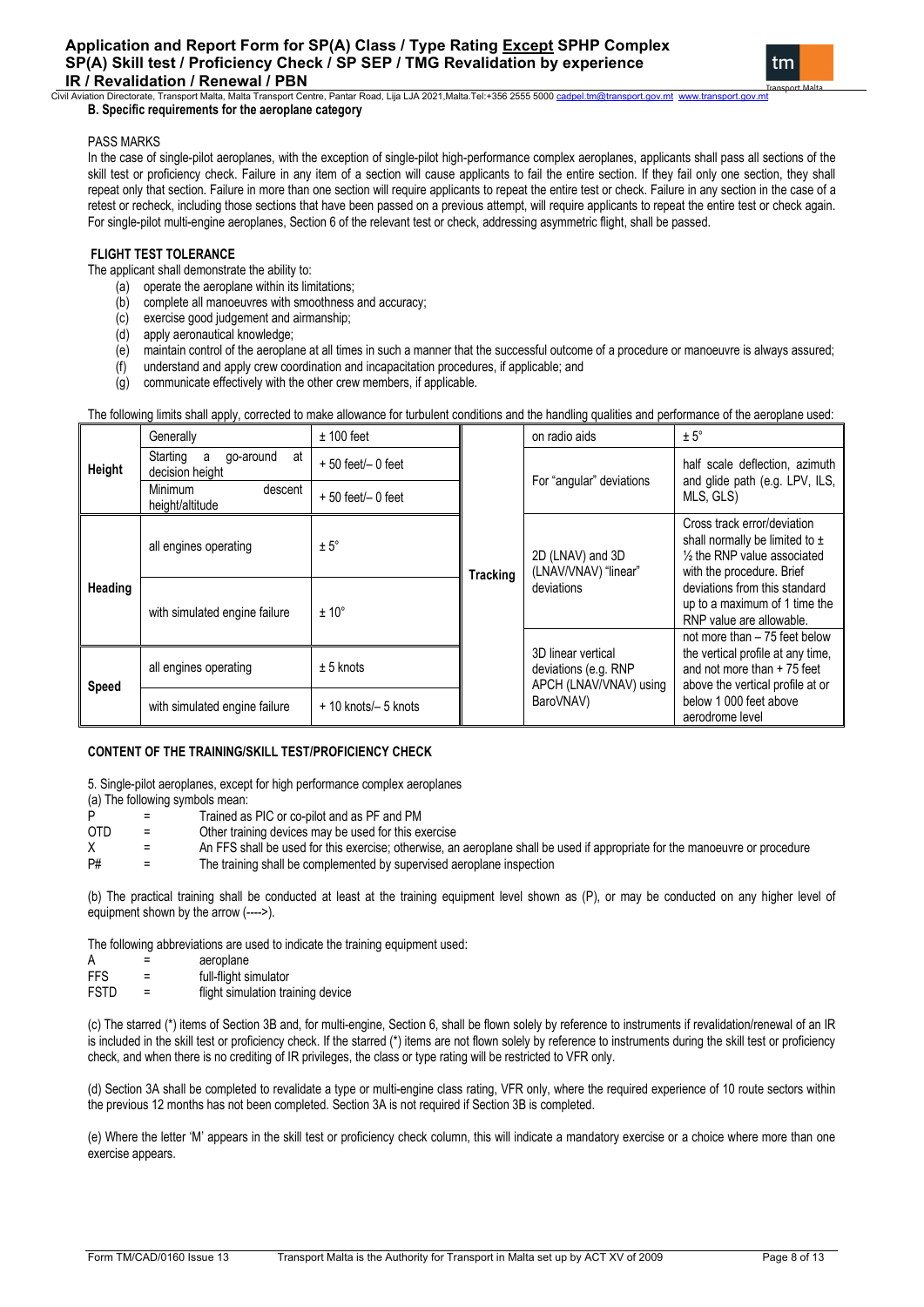# **Application and Report Form for SP(A) Class / Type Rating Except SPHP Complex SP(A) Skill test / Proficiency Check / SP SEP / TMG Revalidation by experience IR / Revalidation / Renewal / PBN**<br>Civil Aviation Directorate, Transport Malta, Malta Transport Ce



.<br>Iation Directorate, Transport Malta, Malta Transport Centre, Pantar Road, Lija LJA 2021,Malta.Tel:+356 2555 5000

(f) An FSTD shall be used for practical training for type or ME class ratings if they form part of an approved class or type rating course. The following considerations will apply to the approval of the course:<br>(i) the qualification of the FSTD as set out in the

- the qualification of the FSTD as set out in the relevant requirements of Annex VI (Part-ARA) and Annex VII (Part-ORA);
- (ii) the qualifications of the instructors;<br>(iii) the amount of FSTD training provid
- the amount of FSTD training provided on the course; and
- (iv) the qualifications and previous experience on similar types of the pilots under training.

(g) If privileges for multi-pilot operation are sought for the first time, pilots holding privileges for single-pilot operations shall:

- (1) complete a bridge course containing manoeuvres and procedures including MCC as well as the exercises of Section 7 using threat and error management (TEM), CRM and human factors at an ATO; and
- (2) pass a proficiency check in multi-pilot operations.

(h) If privileges for single-pilot operations are sought for the first time, pilots holding privileges for multi-pilot operations shall be trained at an ATO and checked for the following additional manoeuvres and procedures in single-pilot operations:

- (1) for SE aeroplanes, 1.6, 4.5, 4.6, 5.2 and, if applicable, one approach from Section 3.B;and
- $(2)$  for ME aeroplanes, 1.6, Section 6 and, if applicable, one approach from Section 3.B.

(i) Pilots holding privileges for both single-pilot and multi-pilot operations in accordance with points (g) and (h) may revalidate privileges for both types of operations by completing a proficiency check in multi-pilot operations in addition to the exercises referred to in points (h)(1) or (h)(2), as applicable, in single-pilot operations.

(j) If a skill test or a proficiency check is completed in multi-pilot operations only, the type rating shall be restricted to multi-pilot operations. The restriction shall be removed when pilots comply with point (h).

(k) The training, testing and checking shall follow the table mentioned below.

- (1) Training at an ATO, testing and checking requirements for single-pilot privileges
- (2) Training at an ATO, testing and checking requirements for multi-pilot privileges
- (3) Training at an ATO, testing and checking requirements for pilots holding single-pilot privileges seeking multi-pilot privileges for the first time (bridge course)
- (4) Training at an ATO, testing and checking requirements for pilots holding multi-pilot privileges seeking single-pilot privileges for the first time (bridge course)
- (5) Training at an ATO and checking requirements for combined revalidation and renewal of single and multi-pilot privileges

|                                    | (1)                          |                                     |                | (2)                      |                                                                       | (3)                    |                                                                                     | (4)                                                                              |                                                                                                               | (5)                                                                                                                                                                                                          |
|------------------------------------|------------------------------|-------------------------------------|----------------|--------------------------|-----------------------------------------------------------------------|------------------------|-------------------------------------------------------------------------------------|----------------------------------------------------------------------------------|---------------------------------------------------------------------------------------------------------------|--------------------------------------------------------------------------------------------------------------------------------------------------------------------------------------------------------------|
| Type of operation                  | <b>SP</b>                    |                                     |                | MP                       |                                                                       | <b>SP MP</b> (initial) |                                                                                     | <b>MP SP</b> (initial)                                                           |                                                                                                               | $SP + MP$                                                                                                                                                                                                    |
|                                    | Training                     | Testing/checking                    | Training       | Testing/checking         | Training                                                              | Testing/checking       | Training, testing<br>and checking (SE<br>aeroplanes)                                | Training, testing<br>and checking<br>(ME aeroplanes)                             | SE aeroplanes                                                                                                 | ME aeroplanes                                                                                                                                                                                                |
| <b>Initial</b> issue<br>SP complex | Sections<br>$1-6$<br>$1 - 7$ | Sections<br>$1-6$<br>$1-6$          | Sections 1-7   | Sections<br>$1-6$        | MCC<br><b>CRM</b><br>fac-<br>Human<br>tors<br><b>TEM</b><br>Section 7 | Sections<br>$1-6$      | 1.6, 4.5, 4.6,<br>5.2 and, if<br>applicable,<br>one approach<br>from Section<br>3.B | 1.6. Section 6<br>and, if applic-<br>able, one ap-<br>proach from<br>Section 3.B |                                                                                                               |                                                                                                                                                                                                              |
| Revalidation<br>SP complex         | n/a<br>n/a                   | <b>Sections</b><br>$1 - 6$<br>$1-6$ | n/a            | Sections<br>$1 - 6$      | n/a                                                                   | n/a                    | n/a                                                                                 | n/a                                                                              | MPO:<br><b>Sections</b><br>(training)<br>Section<br>(checking)<br>SPO:<br>one<br>from Section 3.B Section 3.B | MPO:<br>$1 - 7$<br>1-7 Sections<br>(training)<br>1-6 Sections<br>$1-6$<br>(checking)<br>SPO:<br>1.6, 4.5, 4.6, 5.2 1.6, Section 6 and<br>and, if applicable, if applicable, one<br>approach approach<br>from |
| Renewal<br>SP complex              | <b>FCL.740</b>               | Sections<br>$1-6$<br>$1-6$          | <b>FCL.740</b> | <b>Sections</b><br>$1-6$ | n/a                                                                   | n/a                    | n/a                                                                                 | n/a                                                                              | Training:<br>FCL.740<br>Check: as for the revalidation'<br>revalidation                                       | Training: FCL.740<br>Check: as for the                                                                                                                                                                       |

(l) To establish or maintain PBN privileges, one approach shall be an RNP APCH. Where an RNP APCH is not practicable, it shall be performed in an appropriately equipped FSTD.

By way of derogation from the subparagraph above, in cases where a proficiency check for revalidation of PBN privileges does not include an RNP APCH exercise, the PBN privileges of the pilot shall not include RNP APCH. The restriction shall be lifted if the pilot has completed a proficiency check including an RNP APCH exercise.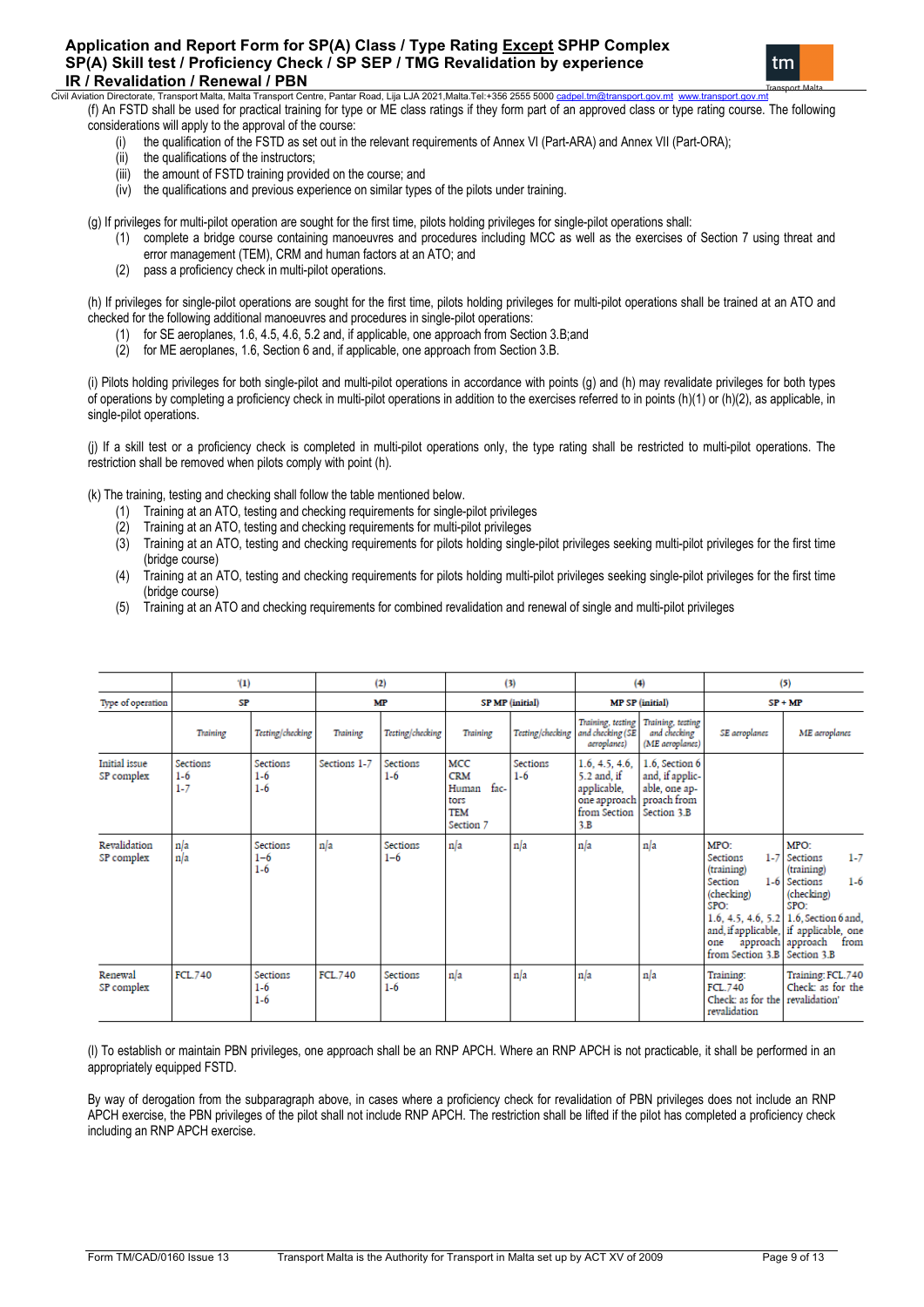Civil Aviation Directorate, Transport Malta, Malta Transport Centre, Pantar Road, Lija LJA 2021,Malta.Tel:+356 2555 5000 ca<br>Civil Aviation Directorate, Transport Malta, Malta Transport Centre, Pantar Road, Lija LJA 2021,Ma

# **Application for First SP High Performance Aeroplane TR Appendix 1 Complete if applicable**

| Licence No: |
|-------------|
|-------------|

**To be Completed by the Applicant** Before starting the course 1) Total Flight Experience Hours \_\_\_\_\_\_\_\_\_\_\_\_\_\_\_\_\_\_\_\_ *Minimum 200 hours* 2) PIC hours on aeroplanes \_\_\_\_\_\_\_\_\_\_\_\_\_\_\_\_\_\_\_\_\_\_\_\_ *Minimum 70 hours* 3) Additional theoretical knowledge : (i) **□** Hold a certificate of satisfactorily completion of a course of additional theoretical knowledge for SPHP aircraft undertaken at an ATO; or (ii) **□** Passed Part-FCL ATPL(A) theoretical knowledge examinations; or (iii) **□** Hold in addition to a Part-FCL licence an ATPL(A) or CPL(A)/IR with theoretical knowledge credit for ATPL(A) issue in accordance with ICAO Annex 1. 4) Pilot licence held **□** PPL **□** CPL **□** ATPL 5) Part-Medical held □ Class 1 □ Class 2 / □ IR valid until 6) **Flight instruction for type rating** according to approved syllabus completed on \_\_\_\_\_\_\_\_\_\_\_\_\_\_\_\_\_\_\_ Aircraft Hours: \_\_\_\_\_\_\_\_\_\_\_\_\_\_\_\_\_\_\_\_\_\_\_\_\_ FFS Full Flight Simulator Hours:\_\_\_\_\_\_\_\_\_\_\_\_\_\_\_\_\_\_\_\_\_\_\_\_\_\_\_\_\_\_ FTD Flight Training Device Hours: \_\_\_\_\_\_\_\_\_\_\_\_\_\_\_\_\_\_\_\_\_\_\_\_\_\_\_\_\_ OTD Other Training Device Hours: \_\_\_\_\_\_\_\_\_\_\_\_\_\_\_\_\_\_\_\_\_\_\_\_\_\_\_\_ 7) IR(A) multi-engine aeroplane valid until: \_\_\_\_\_\_\_\_\_\_\_\_\_\_\_\_\_\_\_\_\_\_\_\_\_\_\_\_\_ [If applicable] 8a) For Multi-pilot operations [if applicable] If MCC is not combined with Type Rating i) **□** Hold a certificate of satisfactory completion of MCC in aeroplanes; or ii)  $\Box$  Hold a certificate of satisfactory completion of MCC in helicopters and have hours of flight experience as pilot on multi-pilot helicopters *Minimum 100 hours*; or iii) **□** Have \_\_\_\_\_\_\_\_\_\_\_\_\_\_\_\_\_\_\_\_\_\_ hours as pilot on multi-pilot helicopters *Minimum 500 hours*; or iv) **□** Have \_\_\_\_\_\_\_\_\_\_\_\_\_\_\_\_\_\_\_\_\_\_ hours as pilot in multi-pilot operations on single-pilot multiengine aeroplanes, in commercial air transport in accordance with the applicable operational requirements *Minimum 500 hours*. **□** Have completed the training course as specified in FCL.745.A - Advanced UPRT course – aeroplanes Applicant Last and First Name:\_\_\_\_\_\_\_\_\_\_\_\_\_\_\_\_\_\_\_\_\_\_\_\_\_\_\_\_\_\_\_\_\_\_\_\_\_\_\_\_\_\_\_\_\_\_\_\_\_\_\_\_\_\_\_\_\_\_\_\_\_\_

Signature of Applicant: <br>
Signature: <br>
Date of Signature: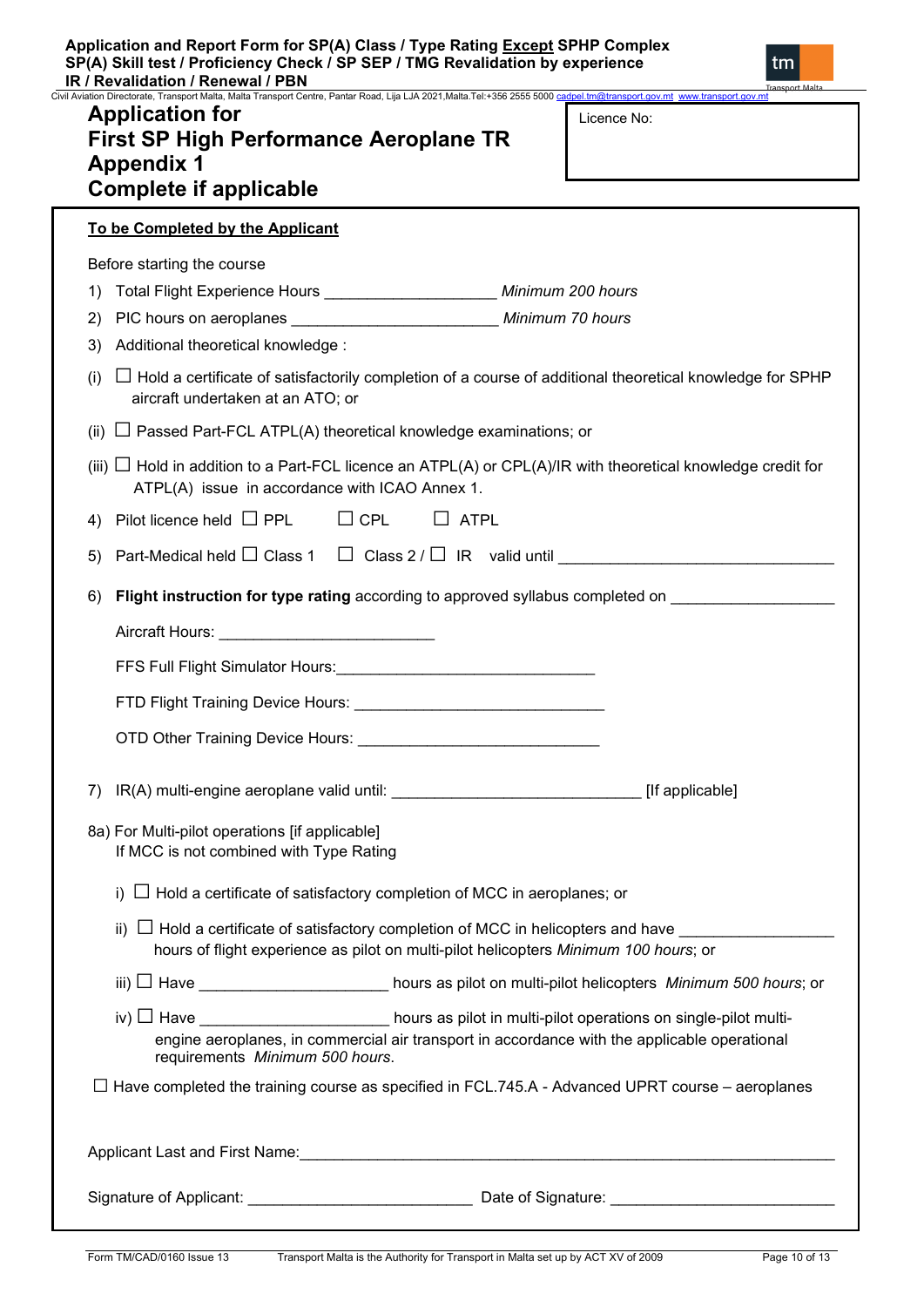**IR / Revalidation / Renewal / PBN** Civil Aviation Directorate, Transport Malta, Malta Transport Centre, Pantar Road, Lija LJA 2021,Malta.Tel:+356 2555 5000 [cadpel.tm@transport.gov.mt](mailto:cadpel.tm@transport.gov.mt) www.transport.gov.mt

# **Revalidation SP SEP class and TMG ratings by Experience**

Licence No:

| <b>Appendix 2</b><br><b>Complete if applicable</b>                             |                                                          |                                                                                                                                                                                                                                                                                                                                                                                                                                                                                                                                                                                                                                                                                                                                                                                                                                                                                                                                                                                |
|--------------------------------------------------------------------------------|----------------------------------------------------------|--------------------------------------------------------------------------------------------------------------------------------------------------------------------------------------------------------------------------------------------------------------------------------------------------------------------------------------------------------------------------------------------------------------------------------------------------------------------------------------------------------------------------------------------------------------------------------------------------------------------------------------------------------------------------------------------------------------------------------------------------------------------------------------------------------------------------------------------------------------------------------------------------------------------------------------------------------------------------------|
| To be Completed by the Examiner                                                |                                                          |                                                                                                                                                                                                                                                                                                                                                                                                                                                                                                                                                                                                                                                                                                                                                                                                                                                                                                                                                                                |
|                                                                                |                                                          |                                                                                                                                                                                                                                                                                                                                                                                                                                                                                                                                                                                                                                                                                                                                                                                                                                                                                                                                                                                |
| $\square$ SP SEP(land)                                                         | $\square$ SP SEP(sea)                                    | $\Box$ TMGs                                                                                                                                                                                                                                                                                                                                                                                                                                                                                                                                                                                                                                                                                                                                                                                                                                                                                                                                                                    |
|                                                                                |                                                          | I checked the applicant's logbook on ____________________(date dd/mm/yyyy) and confirm that:                                                                                                                                                                                                                                                                                                                                                                                                                                                                                                                                                                                                                                                                                                                                                                                                                                                                                   |
|                                                                                |                                                          | within the 12 months preceding the expiry date of the rating, the applicant completed at least:                                                                                                                                                                                                                                                                                                                                                                                                                                                                                                                                                                                                                                                                                                                                                                                                                                                                                |
| (a) $\Box$ 12 hours of flight time in the relevant class, including            |                                                          |                                                                                                                                                                                                                                                                                                                                                                                                                                                                                                                                                                                                                                                                                                                                                                                                                                                                                                                                                                                |
| (b) $\Box$ 6 hours as PIC,                                                     |                                                          |                                                                                                                                                                                                                                                                                                                                                                                                                                                                                                                                                                                                                                                                                                                                                                                                                                                                                                                                                                                |
| $\Box$ 12 TO and 12 Landings, and<br>(c)                                       |                                                          |                                                                                                                                                                                                                                                                                                                                                                                                                                                                                                                                                                                                                                                                                                                                                                                                                                                                                                                                                                                |
| (d)                                                                            | instructor (CRI) on______________(date); or              | $\Box$ refresher training of at least 1 hour of total flight time with a flight instructor(FI) or a class rating                                                                                                                                                                                                                                                                                                                                                                                                                                                                                                                                                                                                                                                                                                                                                                                                                                                               |
|                                                                                | other class or type of aeroplane on______________(date). | passed a class or type rating proficiency check or skill test or assessment of competence in any                                                                                                                                                                                                                                                                                                                                                                                                                                                                                                                                                                                                                                                                                                                                                                                                                                                                               |
|                                                                                |                                                          | I have revalidated the SP SE class rating on the applicant's licence and it is now valid until exception of<br>$\overline{(2 \text{ years})}$                                                                                                                                                                                                                                                                                                                                                                                                                                                                                                                                                                                                                                                                                                                                                                                                                                  |
|                                                                                |                                                          |                                                                                                                                                                                                                                                                                                                                                                                                                                                                                                                                                                                                                                                                                                                                                                                                                                                                                                                                                                                |
|                                                                                |                                                          |                                                                                                                                                                                                                                                                                                                                                                                                                                                                                                                                                                                                                                                                                                                                                                                                                                                                                                                                                                                |
|                                                                                |                                                          | Date of Signature: National Property of Signature:                                                                                                                                                                                                                                                                                                                                                                                                                                                                                                                                                                                                                                                                                                                                                                                                                                                                                                                             |
| Note:<br>$\bullet$<br>$\bullet$<br>ratings.<br>٠<br>expiry date of the rating. |                                                          | This Appendix is Not applicable for SP Single Engine Turbo-prop aeroplanes.<br>When applicants hold both a single-engine piston aeroplane-land class rating and a TMG rating, they may<br>complete the requirements above in either class or a combination thereof, and achieve revalidation of both<br>For revalidation of single-engine turbo-prop class ratings applicants shall pass a proficiency check on the<br>relevant class in accordance with Appendix 9 of Part-FCL with an examiner, within the 3 months preceding the<br>When applicants hold both a single-engine piston aeroplane-land class rating and a single-engine piston<br>aeroplane-sea class rating, they may complete the requirements of (a) to (d) above in either class or a<br>combination thereof, and achieve the fulfilment of these requirements for both ratings. At least 1 hour of<br>required PIC time and 6 of the required 12 take-offs and landings shall be completed in each class. |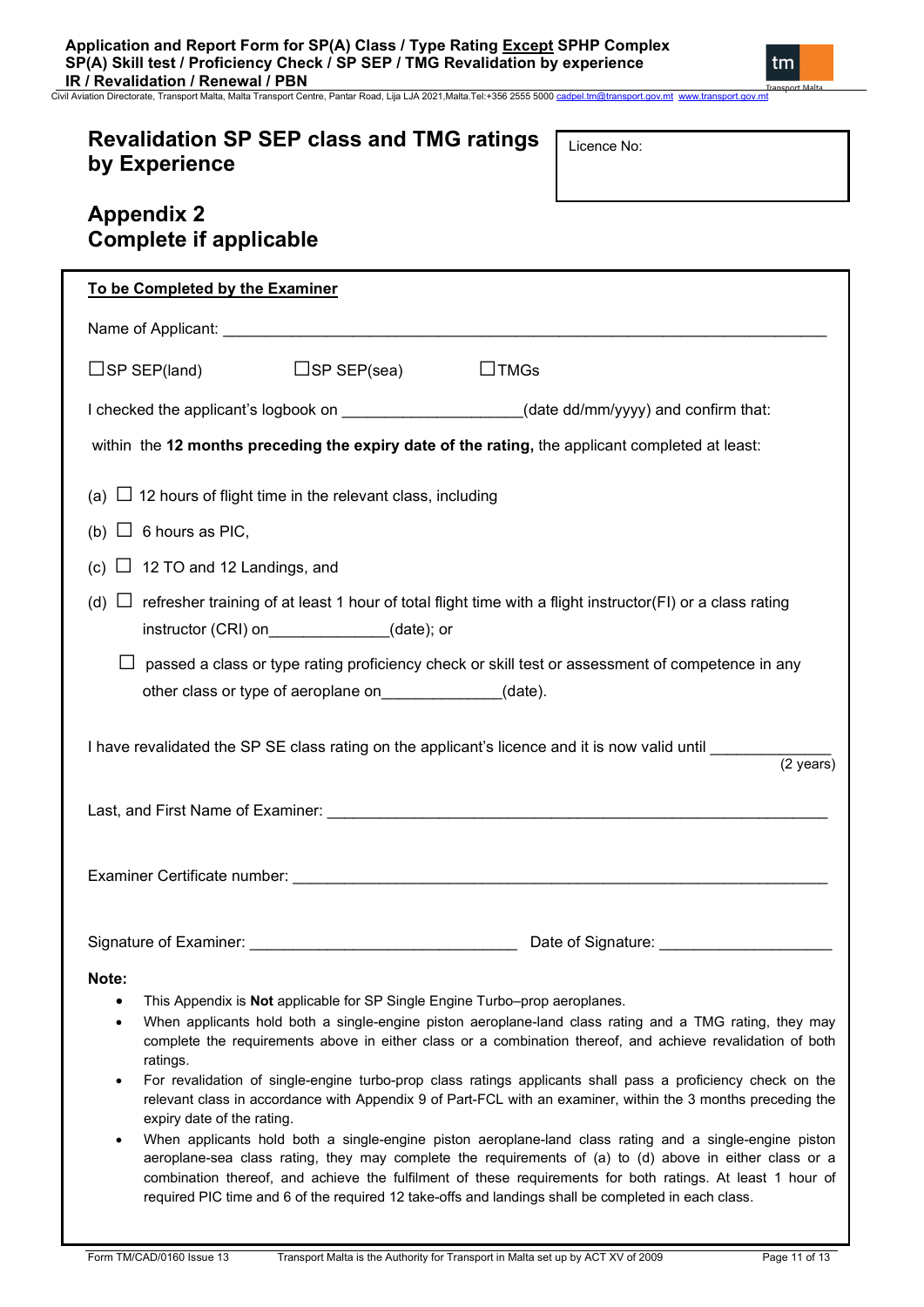|    |                                                                                                                                                                                                               | <b>OHICE</b>                   |
|----|---------------------------------------------------------------------------------------------------------------------------------------------------------------------------------------------------------------|--------------------------------|
|    | Respective Addenda have to be printed and completed if necessary.<br><b>Documents Required:</b>                                                                                                               | <b>use</b><br>Only             |
|    | 1. A copy of the Malta ID Card (both sides) or Passport [Original has to be presented before<br>licence is collected / Not required if the applicant already holds a Malta Part-FCL licence].                 | $\bigcirc$<br>$\circled{2}$    |
|    | 2. A copy of the Part-Medical Certificate [Original has to be presented before licence is<br>collected]                                                                                                       | $\circled{3}$                  |
|    | 3. Log Book – All flight instruction / instrument flight instruction / instrument ground<br>instruction/ etc. must be counter-signed by the instructor / All PICUS must be signed by<br>the Pilot-in-command. | $\bigcircled{4}$               |
|    | 4. Copy of ATO Approval Certificate where Class/Type rating instruction was given if not<br>issued by Transport Malta                                                                                         | $\circledS$                    |
|    | 5. A copy of the Course Completion Certificate for the Class and type rating [Original has to<br>be presented before licence is collected].                                                                   | $\circledS$<br>$\circled{7}$   |
| 6. | Copy of Examiner Certificate if not issued by Transport Malta                                                                                                                                                 | $\circledS$                    |
| 7. | Copy of Language Proficiency Certificate issued by Transport Malta                                                                                                                                            |                                |
|    | 8. Proof of aircraft landings where applicable for issue of the type rating                                                                                                                                   | $\circled{0}$                  |
|    | <b>For SPHP</b>                                                                                                                                                                                               | $\circled{1}$                  |
|    | 9. A copy of the ATPL(A) Theoretical Knowledge Examination Results [If not issued by<br>Transport Malta original has to be presented before licence is collected.]                                            | $\textcircled{1}$              |
|    | 10. A copy of certificate of additional course of theoretical knowledge for SPHP aeroplanes at<br>an ATO [Original to be submitted before licence is collected]                                               | $\circled{12}$                 |
|    | 11. A copy of the ICAO licence if applicable for SPHP aircraft [Original has to be submitted<br>before licence is collected]                                                                                  | $\bigcirc$                     |
|    | 12. Proof of ICAO ATPL theory for SPHP aeroplanes if applicable                                                                                                                                               | $\circled{4}$<br>$\circled{1}$ |
|    | For MP Operations [if applicable]                                                                                                                                                                             | $\left( \underline{1}6\right)$ |
|    | 13. A copy of the MCC completion certificate.                                                                                                                                                                 |                                |
|    | 14. A copy of the ATO approval where the MCC was conducted                                                                                                                                                    |                                |
|    | 15. Copy of simulator approval certificate                                                                                                                                                                    |                                |
|    | 16. Copy of Course Completion Certificate for Advanced UPRT                                                                                                                                                   |                                |

# **It is important to send all the documents to avoid a delay in the issue of the licence.**

**Fee**: The applicable fee in the Malta Air Navigation Order / Scheme of Charges on the Transport Malta website has to be submitted with the application.

Queries: If you need additional information send an email to [cadpel.tm@transport.gov.mt](mailto:cadpel.tm@transport.gov.mt)

**Designation:** Before conducting a skill tests, the applicant or ATO have to nominate an examiner in accordance to PEL Notice 49.

tm